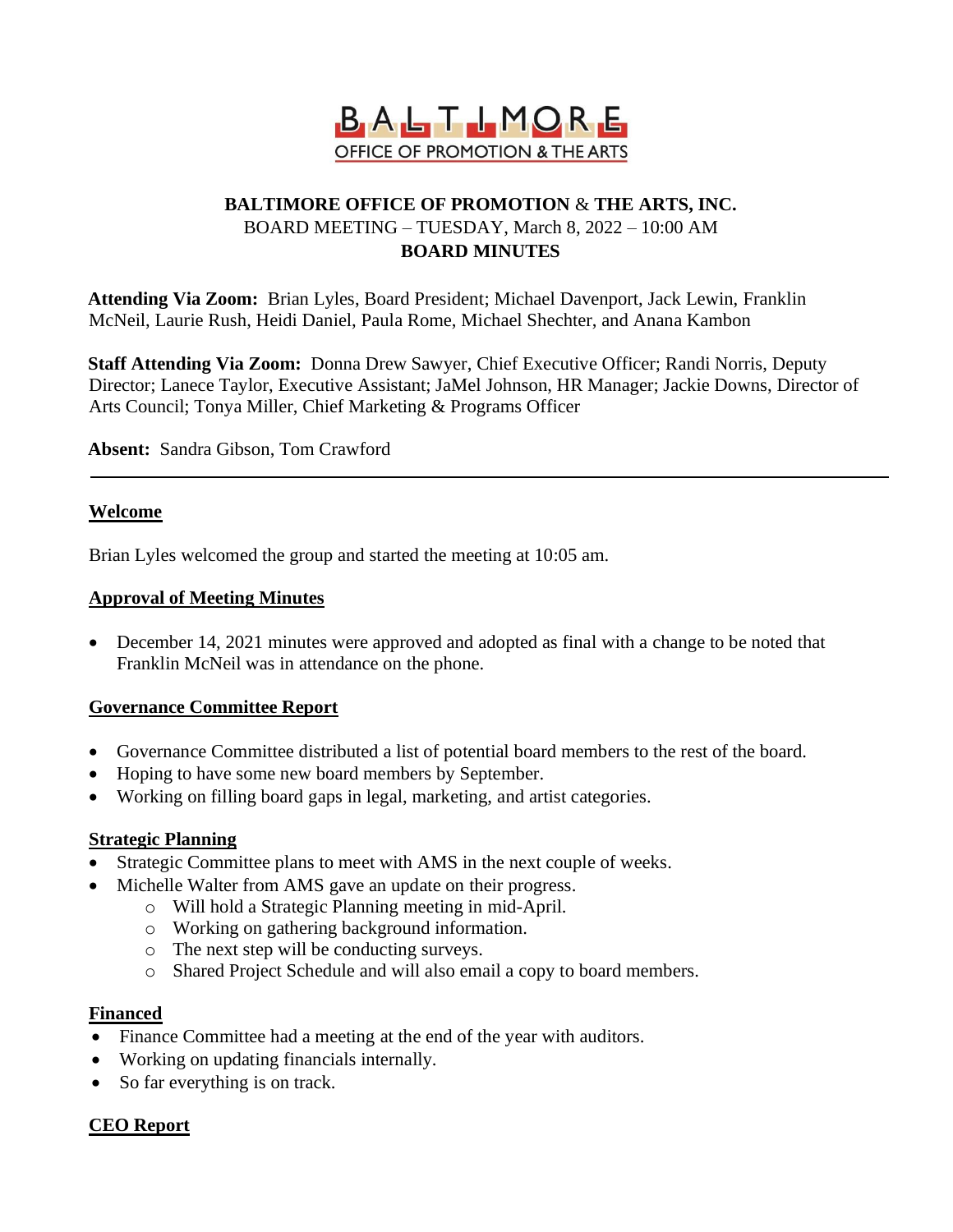- Strategic Plan kicking off.
- Move Update
	- o Currently completely working remote.
	- o Working with the contractor and planning on having the new space done in June.
	- o Working with Mission Media to develop a color palette for new space.
	- o Currently receiving all mail at the new address.
- Arts Council
	- o Working on conducting focus groups.
	- o New Grant Fund, Arts in Action created. Individual grant amounts are between \$1000-5000. The focus of this grant is adjudicated youth and the creative aging population.
	- o Currently distributing ARPA funds.
		- Received  $\frac{1}{2}$  million in funding.
		- Will disperse grants in \$3500 increments.
		- **•** Deadline is March  $18<sup>th</sup>$ .
	- o MD Arts Day was virtual this year and a complete success.
	- o Sondheim Award finalists have been chosen. Finalist to be named in the summer.
	- $\circ$  We will have many exhibitions running this year at Top of the World, and some exhibitions to showcase emerging artists will be held at Bromo.
	- $\circ$  Scholastic Arts & Writing Awards will be virtual and held on March 13<sup>th</sup>.
- Development
	- o We currently have a candidate for the role of Development Director. More details are to be announced when the paperwork is final.
	- o Fundraising & grant information will be shared with the Finance Committee shortly.
- Events
	- o Artscape
		- **Example 1** Artscape will be held in September, instead of July. (2022 will be a limited/preview event.)
		- Moving location focus from Mt. Royal to Station North.
		- Working on rebranding to present Artscape.
		- Currently having conversations with potential sponsors for Artscape.
		- $\blacksquare$  The goal will be to leave something behind after Artscape & bring something magical to Baltimore.
		- Continue the vision of bringing economic growth to underdeveloped Baltimore neighborhoods.
	- o Farmers Market
		- $\blacksquare$  Opens April 3rd.
		- Hours will be extended to 3 pm starting in June. The extended hours will be the "B Side" and extend to Holiday St. The extended hours will showcase more of an entertainment aspect.
		- Will add a welcome booth to the Farmers Market to direct and educate the public on BOPA.
		- Tonya hopes to have a timeline available of when things will be kicking off by May.
- Marketing & Communications